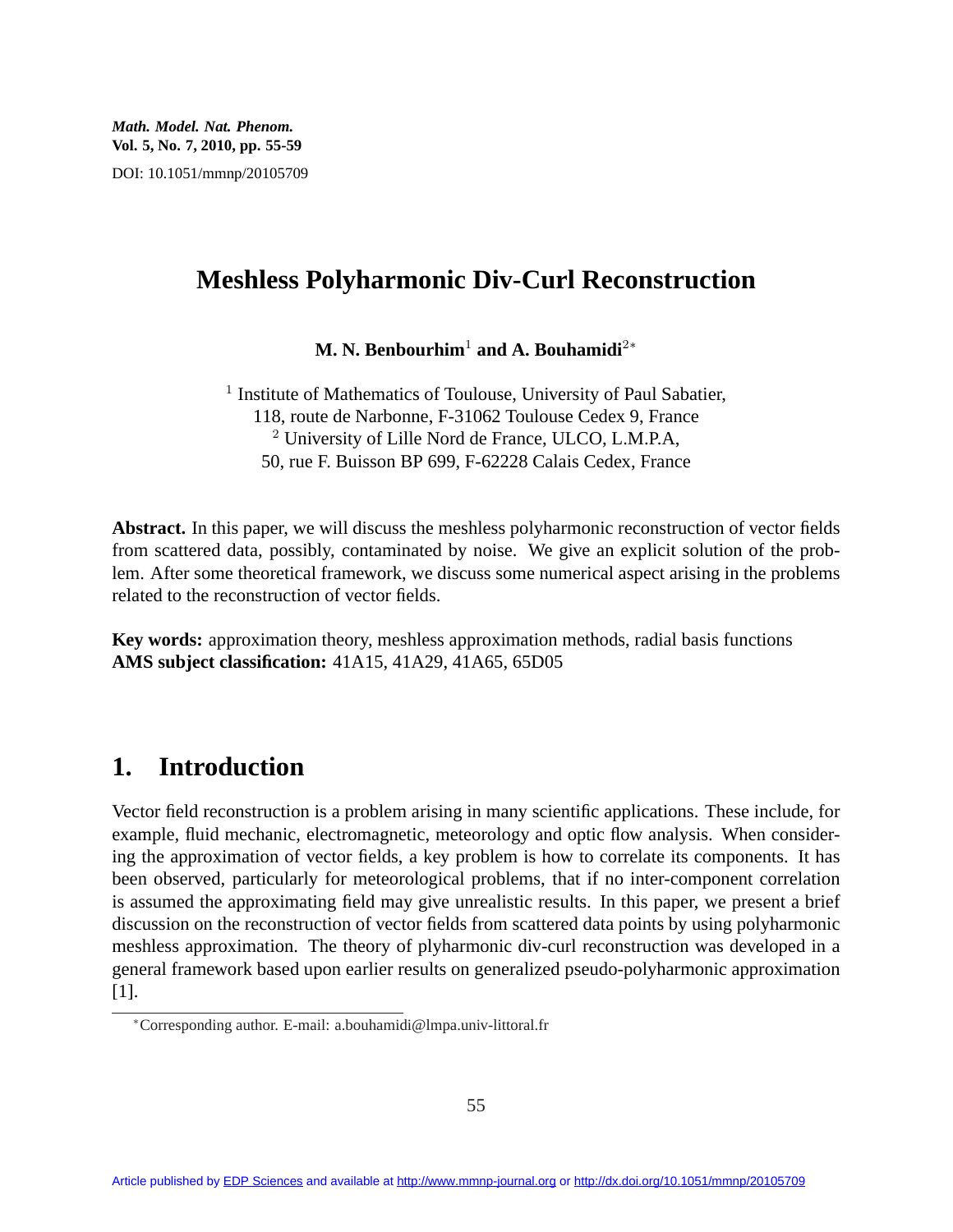## **2. The functional space**

Let  $n, m \in \mathbb{N}^* := \mathbb{N} \setminus \{0\}$  with  $n \geq 2$ , and consider the space

$$
X^m(\mathbb{R}^n; \mathbb{R}^n) = \left\{ u = (u_1, \dots, u_n)^T \in \mathcal{D}'(\mathbb{R}^n; \mathbb{R}^n) : \right\}
$$

$$
\forall \alpha \in \mathbb{Z}_+^n, |\alpha| = m, \ \ \partial^\alpha u_i \in L^2(\mathbb{R}^n), i = 1, \dots, n \right\},\tag{2.1}
$$

where  $\mathscr{D}'(\mathbb{R}^n;\mathbb{R}^n)$  is the space of the vector-valued distributions on  $\mathbb{R}^n$ , and the notation  $u^T$  stands for the transpose of  $u$ . We assume that

$$
m > \frac{n}{2}.\tag{2.2}
$$

The space  $X^m(\mathbb{R}^n;\mathbb{R}^n)$  is equipped with the following semi-scalar product and its associated seminorm

$$
(u|v)_m = \sum_{|\alpha|=m} \frac{m!}{\alpha!} \int_{\mathbb{R}^n} \partial^{\alpha} u^T(\xi) \partial^{\alpha} v(\xi) d\xi, \quad |u|_m = \sqrt{(u|u)_m}.
$$
 (2.3)

The null space associated to the semi-scalar product is the space, denoted by  $\Pi_{m-1}(\mathbb{R}^n;\mathbb{R}^n)$  of vector-valued polynomials of *n*-variables with degree  $\leq m-1$ .

Let N be a nonnegative integer and suppose we are given a collection of N distinct points  $x_1, \ldots, x_N$  in  $\mathbb{R}^n$ , such that the set  $\Omega_N = \{x_1, \ldots, x_N\}$  contains a  $\Pi_{m-1}(\mathbb{R}^n)$ -unisolvent subset. We recall that a set  $\Omega$  is  $\Pi_{m-1}(\mathbb{R}^n)$ -unisolvent if any polynomial in  $\Pi_{m-1}(\mathbb{R}^n)$  which vanishes on  $\Omega$  is identically zero. We consider the operator  $L: X^{m,s}(\mathbb{R}^n;\mathbb{R}^n) \longrightarrow \mathbb{R}^{N\times n}$  given for  $u =$  $(u_1, \ldots, u_n)^T$  by  $\overline{\phantom{a}}$  $\mathbf{r}$ 

$$
Lu = \begin{pmatrix} u_1(x_1) & \dots & u_n(x_1) \\ \vdots & \ddots & \vdots \\ u_1(x_N) & \dots & u_n(x_N) \end{pmatrix}.
$$
 (2.4)

The space  $X^m(\mathbb{R}^n;\mathbb{R}^n)$  is now equipped with the scalar product associated to the operator L and defined by  $\overline{1}$ 

$$
(u|v)_{L,m} = (u|v)_{L,m} + \langle Lu|Lv \rangle_{N \times n}.
$$
\n(2.5)

The associated norm is denoted by  $||u||_{L,m} =$  $\sqrt{(u|u)_{L,m}}$ . Here the notation  $\langle .|.$ y  $||u||_{L,m} = \sqrt{(u|u)_{L,m}}$ . Here the notation  $\langle .|. \rangle_{N \times n}$  stands for The associated norm is denoted by the Frobenius scalar product  $\langle z | z' \rangle$  $\frac{1}{N \times n} = trace\left(z^T z'\right)$ . Its associated norm is denoted by  $|| \cdot ||_{N \times n}$ in  $\mathbb{R}^{N \times n}$ . The following proposition gives some topological properties of the space  $X^m(\mathbb{R}^n;\mathbb{R}^n)$ equipped with the scalar product (2.5) and its associated norm.

**Proposition 1.** The space  $X^m(\mathbb{R}^n;\mathbb{R}^n)$  endowed with the scalar product  $(.|.)_{L,m}$  is a Hilbert *space. The following continuous inclusions hold, for all integer* k *such that*  $k < m - n/2$ ,

$$
X^m(\mathbb{R}^n;\mathbb{R}^n) \hookrightarrow \mathscr{S}'(\mathbb{R}^n;\mathbb{R}^n), \quad X^m(\mathbb{R}^n;\mathbb{R}^n) \hookrightarrow \mathscr{C}^k(\mathbb{R}^n;\mathbb{R}^n).
$$

*Furthermore, the space*  $\mathscr{D}(\mathbb{R}^n;\mathbb{R}^n)+\Pi_{m-1}(\mathbb{R}^n;\mathbb{R}^n)$  *is dense in*  $X^m(\mathbb{R}^n;\mathbb{R}^n)$ *.* 

**Proof.** See [1].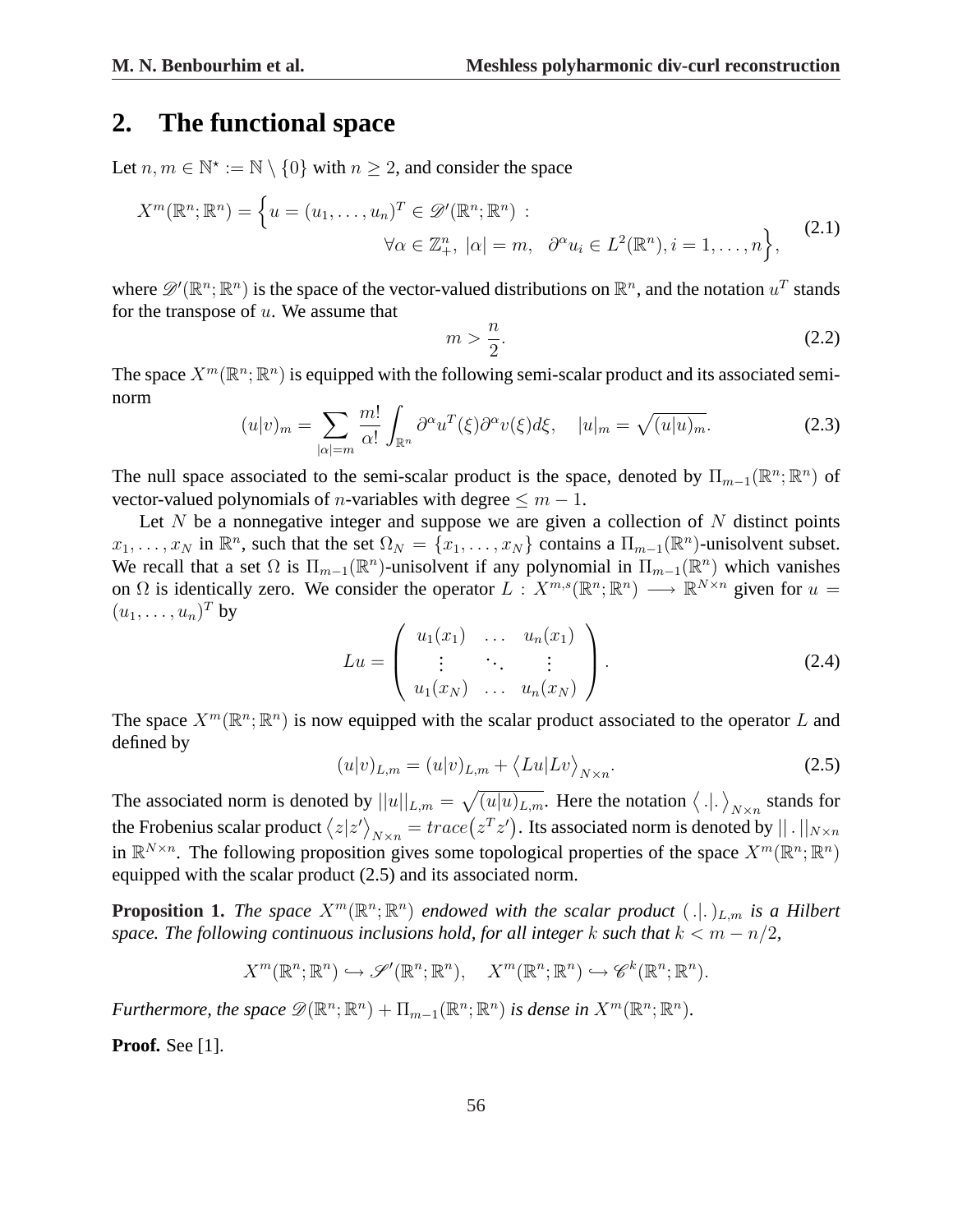### **3. Polyharmonic div-curl approximation**

The div and curl operators are defined by

$$
\operatorname{div} u = \nabla^T \cdot u = \sum_{i=1}^n \partial_i u_i, \quad \operatorname{curl} u = \nabla \cdot u^T - (\nabla \cdot u^T)^T = (\partial_i u_j - \partial_j u_i)_{1 \le i, j \le n},
$$

where  $\nabla = (\partial_1, \dots, \partial_n)^T$  stands for the gradient operator and  $u = (u_1, \dots, u_n)^T$  is a vector-valued distribution. The general definition of the curl is classical in multidimensional harmonic analysis, see [3, 6]. Let  $\rho > 0$  denote a positive real parameter. We consider the bilinear forms  $D_m$ ,  $R_m$  and  $M_m^{\rho}$  given by

$$
D_m(u, v) = \sum_{|\alpha| = m-1} \frac{(m-1)!}{\alpha!} \int_{\mathbb{R}^n} \partial^{\alpha} (\text{div } u)(\xi) \partial^{\alpha} (\text{div } v)(\xi) d\xi,
$$
  
\n
$$
R_m(u, v) = \frac{1}{2} \sum_{|\alpha| = m-1} \frac{(m-1)!}{\alpha!} \int_{\mathbb{R}^n} \langle \partial^{\alpha} (\text{curl } u)(\xi) | \partial^{\alpha} (\text{curl } v)(\xi) \rangle_{n \times n} d\xi,
$$
  
\n
$$
M_m^{\rho}(u, v) = \rho D_m(u, v) + R_m(u, v).
$$

The quadratic forms associated to  $D_m$ ,  $R_m$  and  $M_m^{\rho}$  are called the div-energy, the curl-energy and the div-curl energy, respectively.

Let  $Z \in \mathbb{R}^{N \times n}$  be a  $N \times n$  matrix,  $\rho > 0$ , and  $\lambda \geq 0$  and consider the following approximation problem: ° °

$$
\min_{v \in I_{\lambda}^{m}(Z)} \left( M_{m}^{\rho}(v, v) + \lambda \left\| L[v] - Z \right\|_{N \times n}^{2} \right),\tag{3.1}
$$

where  $I_0^m(Z) = \{v \in X^m(\mathbb{R}^n; \mathbb{R}^n) : L(v) = Z\}$  and  $I_{\lambda}^m(Z) = X^m(\mathbb{R}^n; \mathbb{R}^n)$  for  $\lambda > 0$ . We have the following

**Theorem 2.** For all  $Z \in \mathbb{R}^{N \times n}$ ,  $\rho > 0$  and  $\lambda \geq 0$ . The problem (3.1) has a unique solution, denoted by  $\sigma_\lambda$ . The solution  $\sigma_\lambda$  is the unique element in  $X^m(\mathbb{R}^n;\mathbb{R}^n)$  characterized by

$$
M_m^{\rho}(\sigma_0, v) = 0, \forall v \in \ker(L), \tag{3.2}
$$

*for*  $\lambda = 0$ *, and for*  $\lambda > 0$ *:* 

$$
M_m^{\rho}(\sigma_\lambda, v) + \lambda \langle L[\sigma_\lambda] - Z|L[v] \rangle_{N \times n} = 0, \forall v \in X^m(\mathbb{R}^n; \mathbb{R}^n).
$$
 (3.3)

**Proof.** The results are obtained from some arguments using the variational spline theory, see [1].

Let us consider the function  $K_m$ , see [2, 5], defined by

$$
K_m(x) = \begin{cases} c_{1,m} ||x||^{2m-n} \log(||x||) & \text{if } m - n/2 \in \mathbb{N}^*, \\ c_{2,m} ||x||^{2m-n} & \text{if } m - n/2 \notin \mathbb{N}^*, \end{cases}
$$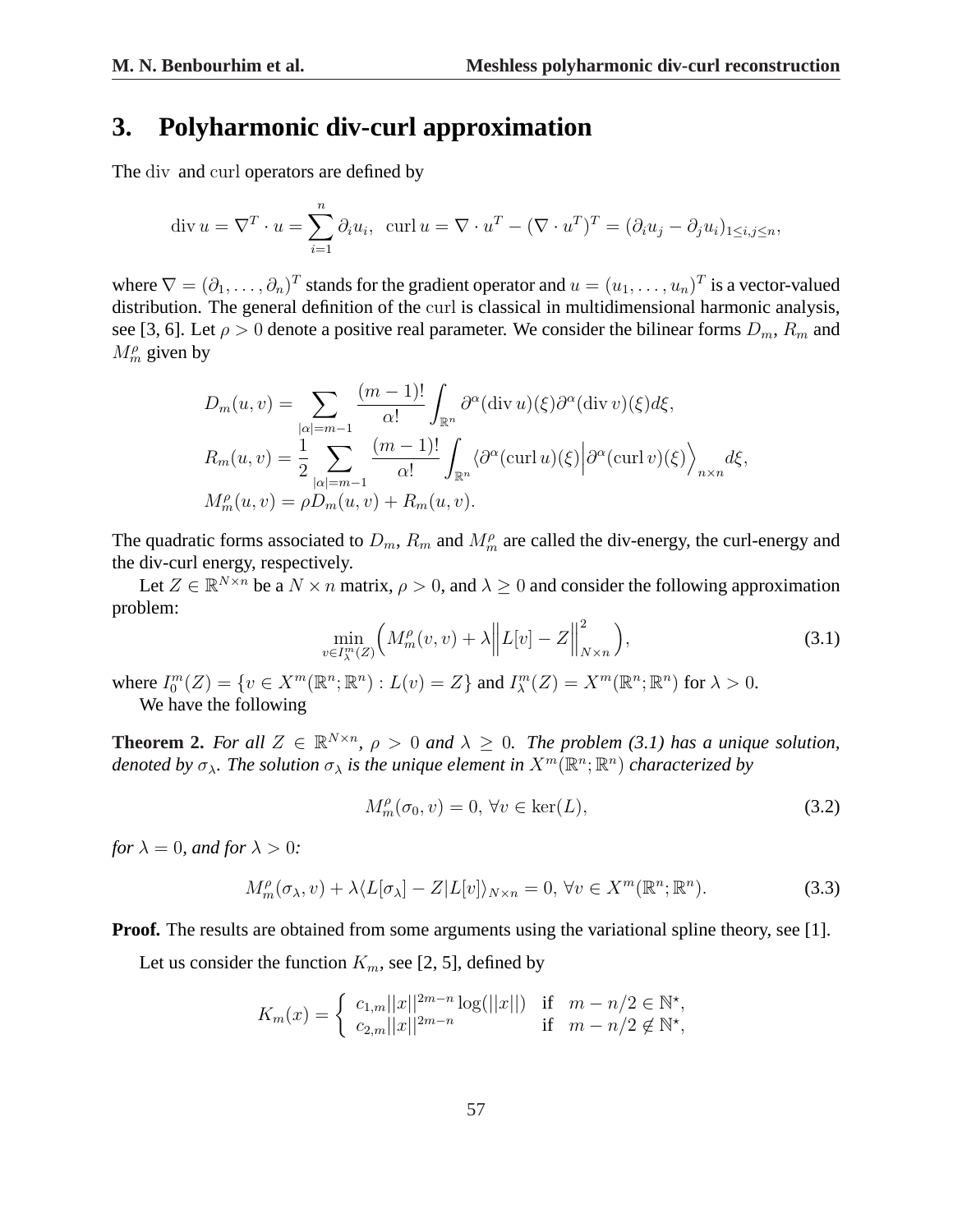The values of the constants  $c_{1,m}$  and  $c_{2,m}$  are such that the function  $K_m$ satisfies the following relation  $\Delta^m K_m = \delta$ , where  $\delta$  is the Dirac measure at the origin. For  $\rho > 0$ , we introduce the matrix-function  $F_m^{\rho}$  defined by

$$
F_{m,s}^{\rho} = \left( -\delta_{l,k} \Delta K_{m+1} + (1 - \frac{1}{\rho}) \partial_{l,k}^2 K_{m+1} \right)_{1 \le l,k \le n},
$$

where the notation  $\delta_{l,k}$  stands for the Kronecker symbol and  $\partial_{l,k}^2$  stands for the second partial derivative.

Let  $d = (m + n - 1)!/(n!(m - 1)!)$  be the dimension and  $(q_1, \ldots, q_d)$  be a basis of the scalar space  $\Pi_{m-1}(\mathbb{R}^n)$ , respectively. The following theorem gives an explicit expression of the unique solution  $\sigma_{\lambda}$  of Problem (3.1):

**Theorem 3.** *There is a unique vector-measure*  $\omega_{\lambda}$  *of the form* 

$$
\omega_{\lambda} = \left( \sum_{i=1}^{N} \alpha_{i,1}^{(\lambda)} \delta_{x_i}, \dots, \sum_{i=1}^{N} \alpha_{in}^{(\lambda)} \delta_{x_i} \right)^T,
$$

*orthogonal to the space*  $\Pi_{m-1}(\mathbb{R}^n;\mathbb{R}^n)$ *, such that*  $\sigma_\lambda-F_{m,s}^{\rho}*\omega_\lambda \in \Pi_{m-1}(\mathbb{R}^n;\mathbb{R}^n)$ *. Thus, there* are unique vectors  $V_{1,\lambda},\ldots,V_{N,\lambda}\in\mathbb{R}^n$  and  $W_{1,\lambda},\ldots,W_{d,\lambda}\in\mathbb{R}^n$  such that the unique solution  $\sigma_\lambda$ *of Problem (3.1) is explicitly given by*

$$
\sigma_{\lambda}(x) = \sum_{i=1}^{N} F_{m,s}^{\rho}(x - x_i) V_{i,\lambda} + \sum_{j=1}^{d} q_j(x) W_{j,\lambda}, \quad \forall x \in \mathbb{R}^n,
$$

with the orthogonality conditions  $\sum_{n=1}^{N}$  $i=1$  $q_j(x_i)V_{i\lambda} = 0$ , for  $j = 1, ..., d$ .

**Proof.** The result is a consequence of Theorem 2, see [1].

### **4. Numerical example**

In Figure 1, we give an original vector field and the pseudo-polyharmonic vector fields approximating the original vector field for  $\rho = 0.4$ ,  $\lambda = 0$  and for a small value  $N = 10$  and a large value  $N = 1000$  of the scattered data points. We point out that when N becomes large the reconstructed vector field is similar to the original vector field. The computed relative error was  $R_e \simeq 1.5713 \times 10^{-1}$  for  $N = 10$  and  $R_e \simeq 1.0403 \times 10^{-4}$  for  $N = 1000$ .

#### **References**

[1] M. N. Benbourhim, A. Bouhamidi. *Pseudo-polyharmonic vectorial approximation for divcurl and elastic semi-norms*. Numer. Math., 109 (2008), No. 3, 333–364.